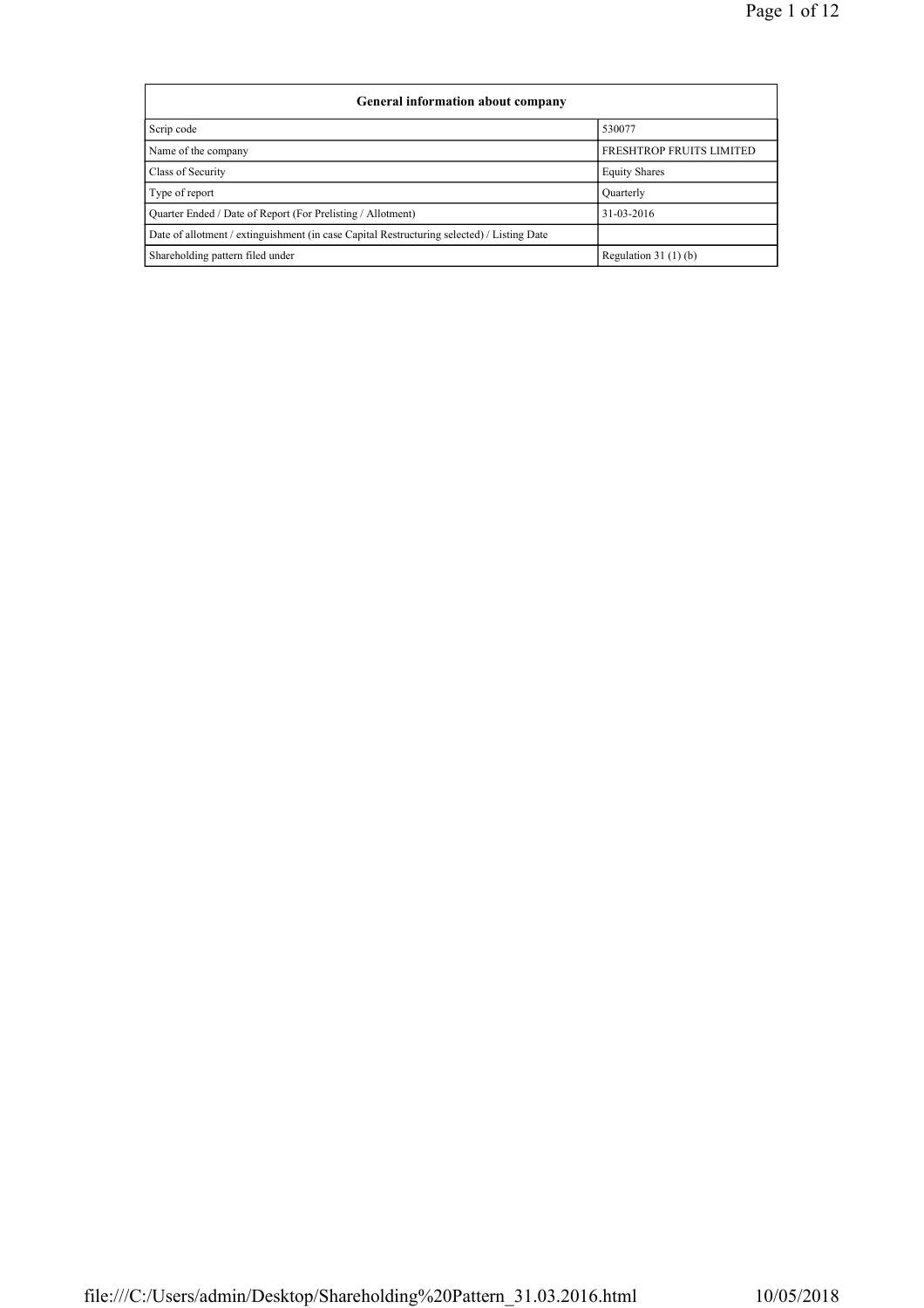| Sr. No. | <b>Particular</b>                                                                      | Yes/No         |
|---------|----------------------------------------------------------------------------------------|----------------|
|         | Whether the Listed Entity has issued any partly paid up shares?                        | N <sub>0</sub> |
|         | Whether the Listed Entity has issued any Convertible Securities?                       | No             |
|         | Whether the Listed Entity has issued any Warrants?                                     | No             |
|         | Whether the Listed Entity has any shares against which depository receipts are issued? | N <sub>0</sub> |
|         | Whether the Listed Entity has any shares in locked-in?                                 | Yes            |
|         | Whether any shares held by promoters are pledge or otherwise encumbered?               | N <sub>0</sub> |
|         | Whether company has equity shares with differential voting rights?                     | N <sub>0</sub> |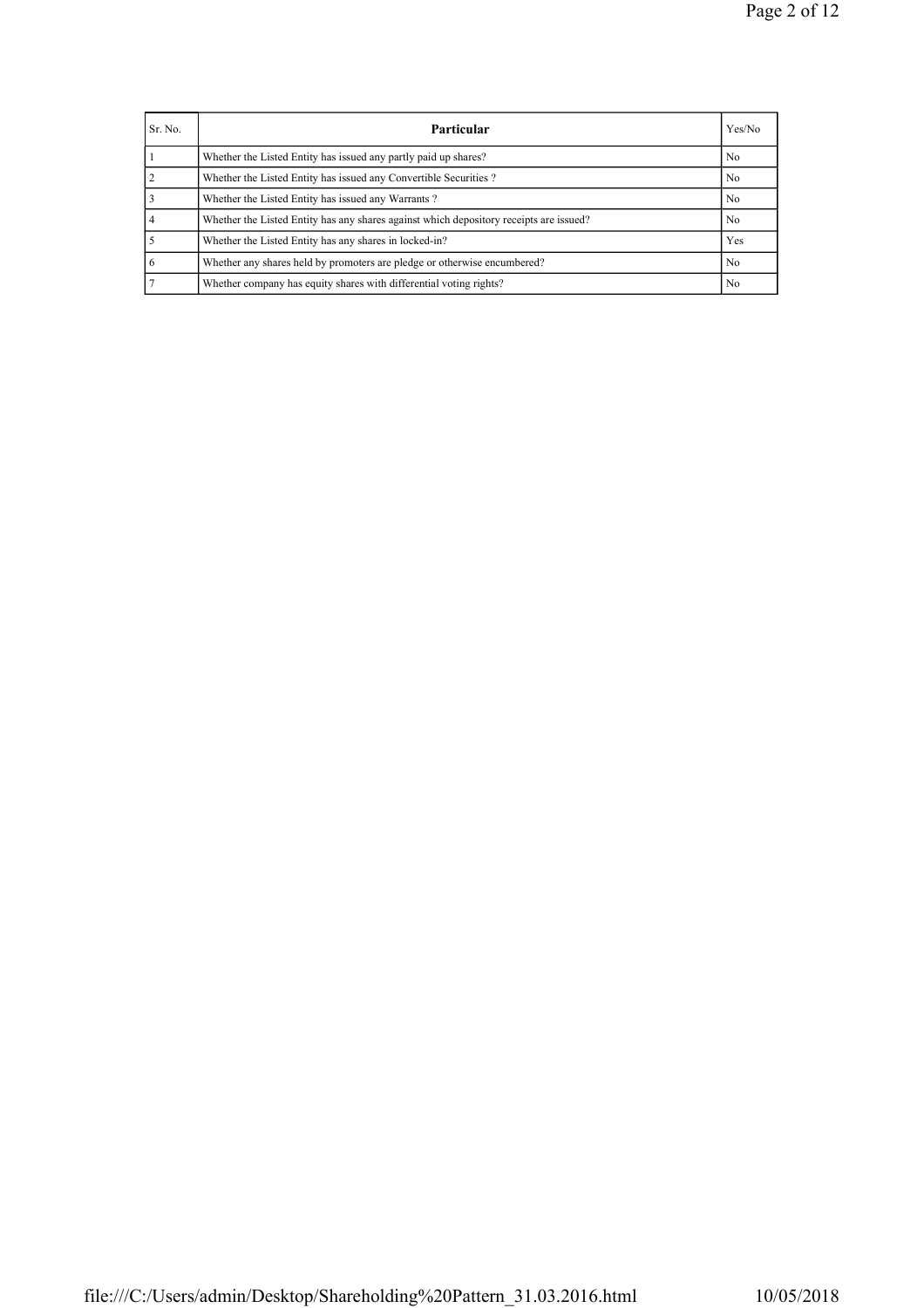|                         | <b>Table I - Summary Statement holding of specified securities</b> |                         |                                              |                  |                                    |                                                  |                                                                  |                           |               |                                   |       |  |  |
|-------------------------|--------------------------------------------------------------------|-------------------------|----------------------------------------------|------------------|------------------------------------|--------------------------------------------------|------------------------------------------------------------------|---------------------------|---------------|-----------------------------------|-------|--|--|
| Category<br>(1)<br>(II) |                                                                    | No. of                  | No. Of<br>Partly<br>paid-                    | No. Of<br>shares | Total nos.<br>shares               | Shareholding<br>as a % of total<br>no. of shares | Number of Voting Rights held in each<br>class of securities (IX) |                           |               |                                   |       |  |  |
|                         | Category of<br>shareholder                                         | Nos. Of<br>shareholders | fully paid<br>up equity                      | up<br>equity     | underlying<br>Depository           | held (VII)<br>$= (IV) +$                         | (calculated as<br>per SCRR,                                      | No of Voting (XIV) Rights |               | Total as a<br>$%$ of<br>$(A+B+C)$ |       |  |  |
|                         |                                                                    | (III)                   | shares<br>shares<br>held (IV)<br>held<br>(V) |                  | Receipts<br>$(V)$ + $(VI)$<br>(VI) |                                                  | 1957) (VIII) As<br>$a\%$ of<br>$(A+B+C2)$                        | Class eg:<br>X            | Class<br>eg:y |                                   | Total |  |  |
| (A)                     | Promoter &<br>Promoter<br>Group                                    | 6                       | 6896326                                      |                  |                                    | 6896326                                          | 56.78                                                            | 6896326                   |               | 6896326                           | 56.78 |  |  |
| (B)                     | Public                                                             | 6430                    | 5248674                                      |                  |                                    | 5248674                                          | 43.22                                                            | 5248674                   |               | 5248674                           | 43.22 |  |  |
| (C)                     | Non<br>Promoter-<br>Non Public                                     |                         |                                              |                  |                                    |                                                  |                                                                  |                           |               |                                   |       |  |  |
| (C1)                    | <b>Shares</b><br>underlying<br>DRs                                 |                         |                                              |                  |                                    |                                                  |                                                                  |                           |               |                                   |       |  |  |
| (C2)                    | Shares held<br>bv<br>Employee<br>Trusts                            |                         |                                              |                  |                                    |                                                  |                                                                  |                           |               |                                   |       |  |  |
|                         | Total                                                              | 6436                    | 12145000                                     |                  |                                    | 12145000                                         |                                                                  | 12145000                  |               | 12145000                          | 100   |  |  |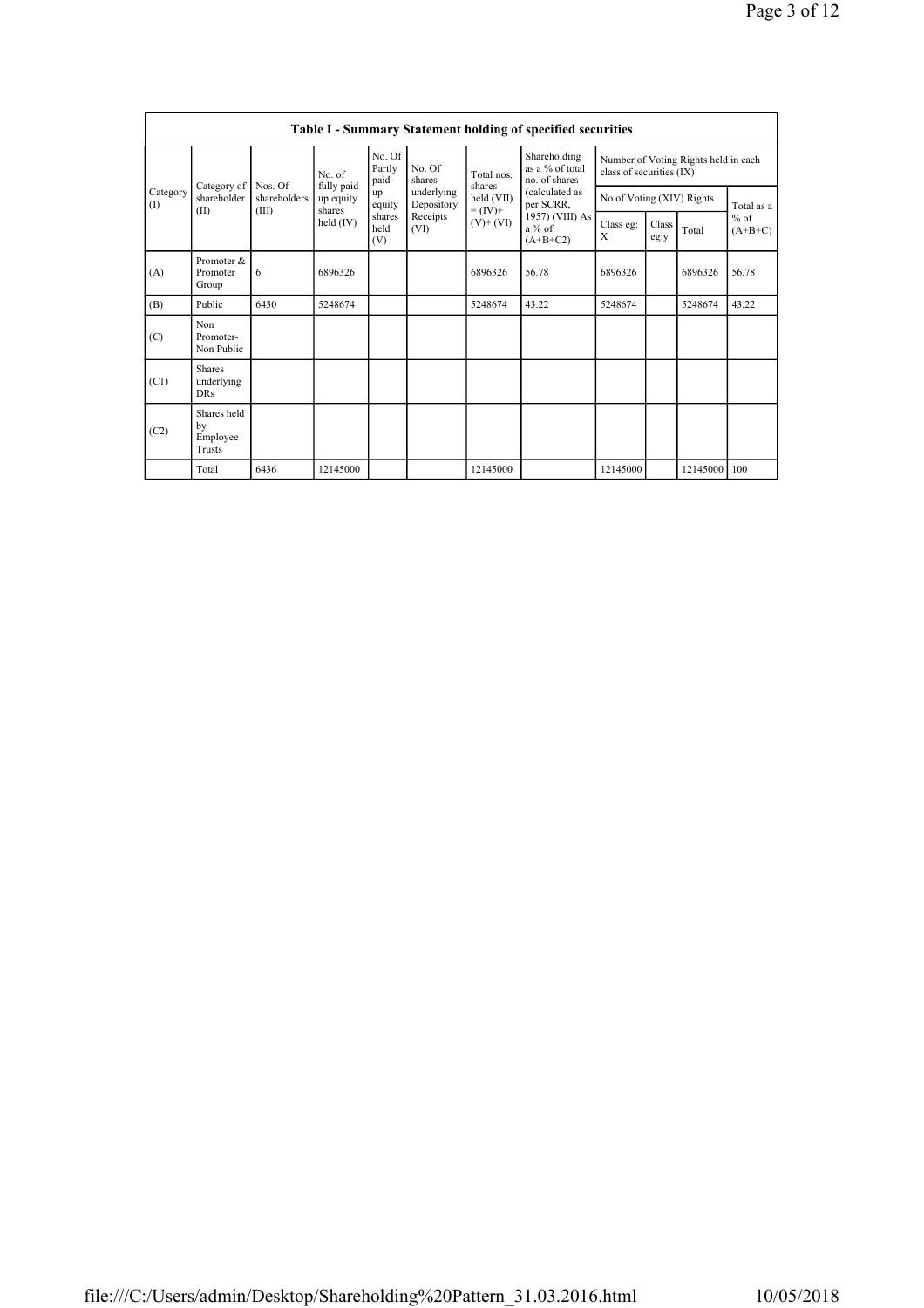| Table I - Summary Statement holding of specified securities |                                           |                                                      |                    |                                                                             |                                                                                                                                                                                        |                                        |                                             |                                                                               |                                                |                                       |  |
|-------------------------------------------------------------|-------------------------------------------|------------------------------------------------------|--------------------|-----------------------------------------------------------------------------|----------------------------------------------------------------------------------------------------------------------------------------------------------------------------------------|----------------------------------------|---------------------------------------------|-------------------------------------------------------------------------------|------------------------------------------------|---------------------------------------|--|
| Category<br>(1)                                             | Category of<br>shareholder<br>(II)        | No. Of<br><b>Shares</b><br>Underlying<br>Outstanding | No. Of<br>Warrants | No. Of Shares<br>Underlying<br>Outstanding<br>convertible<br>securities and | Shareholding, as<br>a % assuming full<br>conversion of<br>convertible<br>securities (as a<br>percentage of<br>diluted share<br>capital) $(XI)=$<br>$(VII)+(X)$ As a %<br>of $(A+B+C2)$ | Number of<br>Locked in<br>shares (XII) |                                             | Number of<br><b>Shares</b><br>pledged or<br>otherwise<br>encumbered<br>(XIII) |                                                | Number of<br>equity shares<br>held in |  |
|                                                             |                                           | $(X_i)$<br>convertible<br>securities $(X)$           | No. Of<br>(a)      | Warrants (Xi)                                                               |                                                                                                                                                                                        | No. (a)                                | As a %<br>of total<br>Shares<br>held<br>(b) | No.<br>(a)                                                                    | As a %<br>of total<br><b>Shares</b><br>held(b) | dematerialized<br>form $(XIV)$        |  |
| (A)                                                         | Promoter &<br>Promoter<br>Group           |                                                      |                    |                                                                             | 56.78                                                                                                                                                                                  | 500000                                 | 7.25                                        |                                                                               |                                                | 6896326                               |  |
| (B)                                                         | Public                                    |                                                      |                    |                                                                             | 43.22                                                                                                                                                                                  | $\boldsymbol{0}$                       | $\mathbf{0}$                                |                                                                               |                                                | 4788270                               |  |
| (C)                                                         | Non<br>Promoter-<br>Non Public            |                                                      |                    |                                                                             |                                                                                                                                                                                        |                                        |                                             |                                                                               |                                                |                                       |  |
| (C1)                                                        | <b>Shares</b><br>underlying<br><b>DRs</b> |                                                      |                    |                                                                             |                                                                                                                                                                                        |                                        |                                             |                                                                               |                                                |                                       |  |
| (C2)                                                        | Shares held<br>by<br>Employee<br>Trusts   |                                                      |                    |                                                                             |                                                                                                                                                                                        |                                        |                                             |                                                                               |                                                |                                       |  |
|                                                             | Total                                     |                                                      |                    |                                                                             |                                                                                                                                                                                        | 500000 4.12                            |                                             |                                                                               |                                                | 11684596                              |  |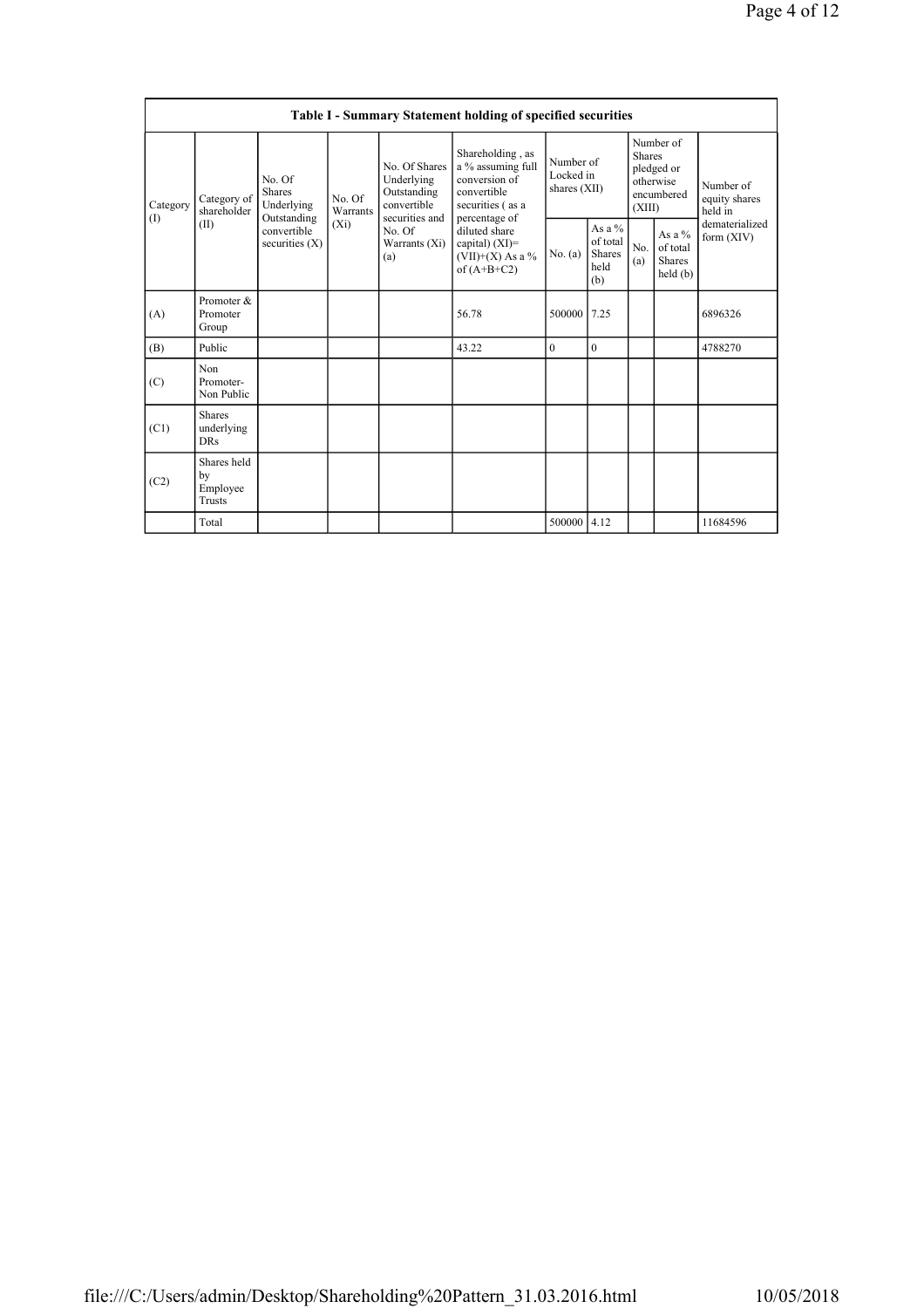| Table II - Statement showing shareholding pattern of the Promoter and Promoter Group           |                                                                                                                     |                                                                                                 |                                   |                       |                          |                                    |                                                     |                               |  |                                 |                 |
|------------------------------------------------------------------------------------------------|---------------------------------------------------------------------------------------------------------------------|-------------------------------------------------------------------------------------------------|-----------------------------------|-----------------------|--------------------------|------------------------------------|-----------------------------------------------------|-------------------------------|--|---------------------------------|-----------------|
|                                                                                                |                                                                                                                     |                                                                                                 | No. of                            | No.<br>Of<br>Partly   | No. Of<br>shares         | Total nos.                         | Shareholding<br>as a % of<br>total no. of<br>shares | each class of securities (IX) |  | Number of Voting Rights held in |                 |
| Sr.                                                                                            | Category & Name<br>of the<br>Shareholders (I)                                                                       | Nos. Of<br>shareholders<br>(III)                                                                | fully paid<br>up equity<br>shares | paid-<br>up<br>equity | underlying<br>Depository | shares<br>held (VII)<br>$= (IV) +$ | (calculated<br>as per                               | No of Voting (XIV) Rights     |  |                                 | Total<br>as a % |
|                                                                                                |                                                                                                                     | Receipts<br>SCRR, 1957)<br>held $(IV)$<br>shares<br>$(V)+(VI)$<br>(VI)<br>held<br>$%$ of<br>(V) | (VIII) As a<br>$(A+B+C2)$         | Class eg:<br>X        | Class<br>eg:y            | Total                              | of<br>Total<br>Voting<br>rights                     |                               |  |                                 |                 |
| A                                                                                              | Table II - Statement showing shareholding pattern of the Promoter and Promoter Group                                |                                                                                                 |                                   |                       |                          |                                    |                                                     |                               |  |                                 |                 |
| (1)                                                                                            | Indian                                                                                                              |                                                                                                 |                                   |                       |                          |                                    |                                                     |                               |  |                                 |                 |
| (a)                                                                                            | Individuals/Hindu<br>undivided Family                                                                               | 5                                                                                               | 4418313                           |                       |                          | 4418313                            | 36.38                                               | 4418313                       |  | 4418313                         | 36.38           |
| (d)                                                                                            | Any Other<br>(specify)                                                                                              | 1                                                                                               | 2478013                           |                       |                          | 2478013                            | 20.4                                                | 2478013                       |  | 2478013                         | 20.4            |
| Sub-Total<br>(A)(1)                                                                            |                                                                                                                     | 6                                                                                               | 6896326                           |                       |                          | 6896326                            | 56.78                                               | 6896326                       |  | 6896326                         | 56.78           |
| (2)                                                                                            | Foreign                                                                                                             |                                                                                                 |                                   |                       |                          |                                    |                                                     |                               |  |                                 |                 |
| Total<br>Shareholding<br>of Promoter<br>and<br>Promoter<br>Group $(A)=$<br>$(A)(1)+(A)$<br>(2) |                                                                                                                     | 6                                                                                               | 6896326                           |                       |                          | 6896326                            | 56.78                                               | 6896326                       |  | 6896326                         | 56.78           |
| B                                                                                              | Table III - Statement showing shareholding pattern of the Public shareholder                                        |                                                                                                 |                                   |                       |                          |                                    |                                                     |                               |  |                                 |                 |
| (1)                                                                                            | Institutions                                                                                                        |                                                                                                 |                                   |                       |                          |                                    |                                                     |                               |  |                                 |                 |
| (i)                                                                                            | Any Other<br>(specify)                                                                                              | $\mathbf{1}$                                                                                    | 237466                            |                       |                          | 237466                             | 1.96                                                | 237466                        |  | 237466                          | 1.96            |
| Sub-Total<br>(B)(1)                                                                            |                                                                                                                     | $\mathbf{1}$                                                                                    | 237466                            |                       |                          | 237466                             | 1.96                                                | 237466                        |  | 237466                          | 1.96            |
| (3)                                                                                            | Non-institutions                                                                                                    |                                                                                                 |                                   |                       |                          |                                    |                                                     |                               |  |                                 |                 |
| (a(i))                                                                                         | Individuals -<br>i.Individual<br>shareholders<br>holding nominal<br>share capital up to<br>Rs. 2 lakhs.             | 6114                                                                                            | 3182302                           |                       |                          | 3182302                            | 26.2                                                | 3182302                       |  | 3182302                         | 26.2            |
| (a(ii))                                                                                        | Individuals - ii.<br>Individual<br>shareholders<br>holding nominal<br>share capital in<br>excess of Rs. 2<br>lakhs. | 15                                                                                              | 1042897                           |                       |                          | 1042897                            | 8.59                                                | 1042897                       |  | 1042897                         | 8.59            |
| (e)                                                                                            | Any Other<br>(specify)                                                                                              | 300                                                                                             | 786009                            |                       |                          | 786009                             | 6.47                                                | 786009                        |  | 786009                          | 6.47            |
| Sub-Total<br>(B)(3)                                                                            |                                                                                                                     | 6429                                                                                            | 5011208                           |                       |                          | 5011208                            | 41.26                                               | 5011208                       |  | 5011208                         | 41.26           |
| <b>Total Public</b><br>Shareholding<br>$(B)=(B)(1)+$<br>$(B)(2)+(B)$<br>(3)                    |                                                                                                                     | 6430                                                                                            | 5248674                           |                       |                          | 5248674                            | 43.22                                               | 5248674                       |  | 5248674                         | 43.22           |
| C                                                                                              | Table IV - Statement showing shareholding pattern of the Non Promoter- Non Public shareholder                       |                                                                                                 |                                   |                       |                          |                                    |                                                     |                               |  |                                 |                 |
| Total<br>$(A+B+C2)$                                                                            |                                                                                                                     | 6436                                                                                            | 12145000                          |                       |                          | 12145000                           | 100                                                 | 12145000                      |  | 12145000                        | 100             |
| Total<br>$(A+B+C)$                                                                             |                                                                                                                     | 6436                                                                                            | 12145000                          |                       |                          | 12145000                           |                                                     | 12145000                      |  | 12145000 100                    |                 |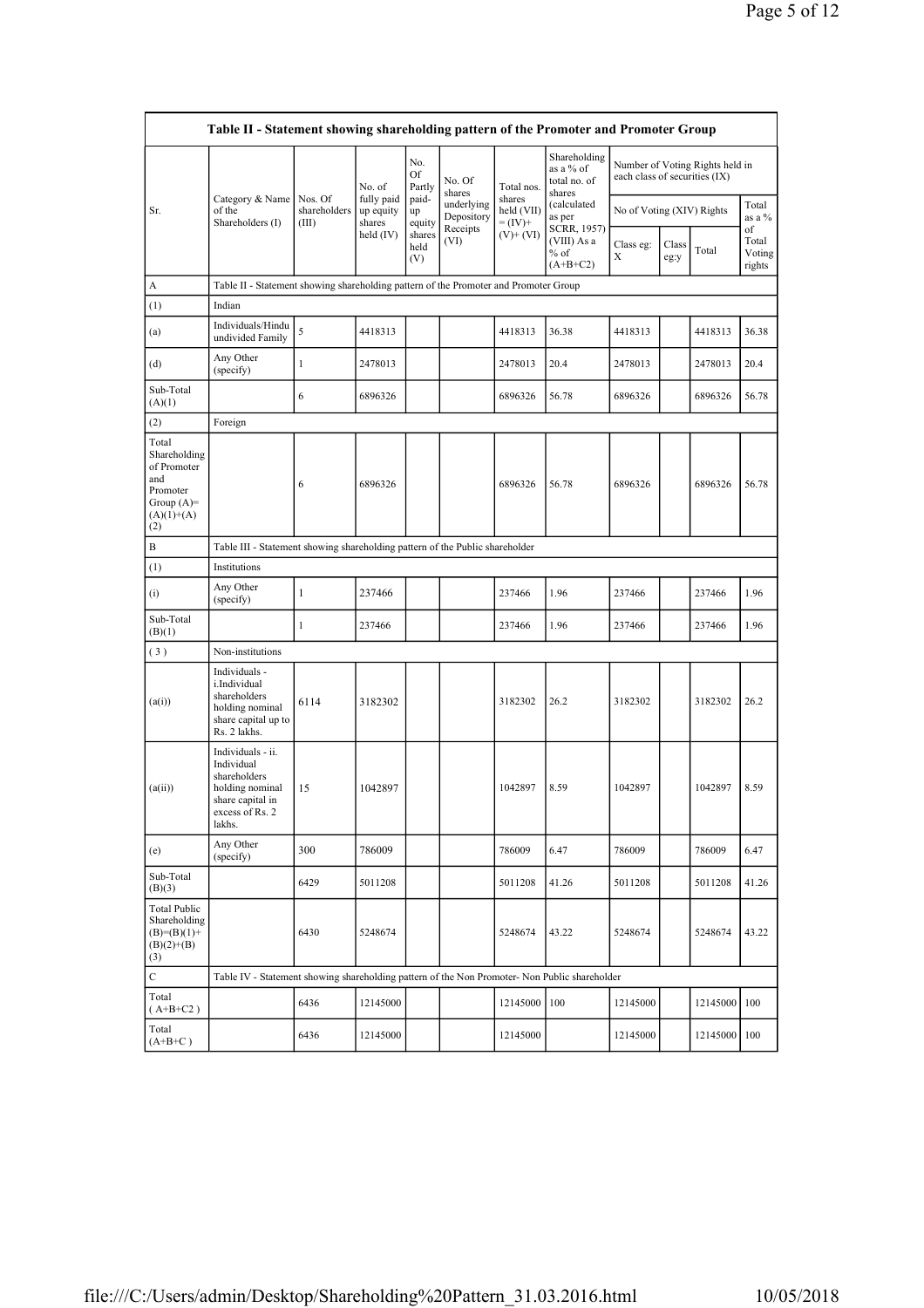| Table II - Statement showing shareholding pattern of the Promoter and Promoter Group   |                                            |                    |                                                                             |                                                                                                                                                                                 |                                        |                                          |                                                                        |                                                |                                       |  |
|----------------------------------------------------------------------------------------|--------------------------------------------|--------------------|-----------------------------------------------------------------------------|---------------------------------------------------------------------------------------------------------------------------------------------------------------------------------|----------------------------------------|------------------------------------------|------------------------------------------------------------------------|------------------------------------------------|---------------------------------------|--|
| Sr.                                                                                    | No. Of Shares<br>Underlying<br>Outstanding | No. Of<br>Warrants | No. Of Shares<br>Underlying<br>Outstanding<br>convertible<br>securities and | Shareholding, as a<br>% assuming full<br>conversion of<br>convertible securities<br>(as a percentage of<br>diluted share capital)<br>$(XI)=(VII)+(X) As$<br>$a\%$ of $(A+B+C2)$ | Number of<br>Locked in shares<br>(XII) |                                          | Number of<br>Shares<br>pledged or<br>otherwise<br>encumbered<br>(XIII) |                                                | Number of<br>equity shares<br>held in |  |
|                                                                                        | convertible<br>securities $(X)$            | $(X_i)$            | No. Of<br>Warrants (Xi)<br>(a)                                              |                                                                                                                                                                                 | No. (a)                                | As a %<br>of total<br>Shares<br>held (b) | No.<br>(a)                                                             | As a %<br>of total<br><b>Shares</b><br>held(b) | dematerialized<br>form $(XIV)$        |  |
| A                                                                                      |                                            |                    |                                                                             | Table II - Statement showing shareholding pattern of the Promoter and Promoter Group                                                                                            |                                        |                                          |                                                                        |                                                |                                       |  |
| (1)                                                                                    | Indian                                     |                    |                                                                             |                                                                                                                                                                                 |                                        |                                          |                                                                        |                                                |                                       |  |
| (a)                                                                                    |                                            |                    |                                                                             | 36.38                                                                                                                                                                           | 500000                                 | 11.32                                    |                                                                        |                                                | 4418313                               |  |
| (d)                                                                                    |                                            |                    |                                                                             | 20.4                                                                                                                                                                            | $\overline{0}$                         | $\overline{0}$                           |                                                                        |                                                | 2478013                               |  |
| Sub-Total (A)<br>(1)                                                                   |                                            |                    |                                                                             | 56.78                                                                                                                                                                           | 500000                                 | 7.25                                     |                                                                        |                                                | 6896326                               |  |
| (2)                                                                                    | Foreign                                    |                    |                                                                             |                                                                                                                                                                                 |                                        |                                          |                                                                        |                                                |                                       |  |
| Total<br>Shareholding of<br>Promoter and<br>Promoter<br>Group $(A)=A)$<br>$(1)+(A)(2)$ |                                            |                    |                                                                             | 56.78                                                                                                                                                                           | 500000 7.25                            |                                          |                                                                        |                                                | 6896326                               |  |
| B                                                                                      |                                            |                    |                                                                             | Table III - Statement showing shareholding pattern of the Public shareholder                                                                                                    |                                        |                                          |                                                                        |                                                |                                       |  |
| (1)                                                                                    | Institutions                               |                    |                                                                             |                                                                                                                                                                                 |                                        |                                          |                                                                        |                                                |                                       |  |
| (i)                                                                                    |                                            |                    |                                                                             | 1.96                                                                                                                                                                            | $\overline{0}$                         | $\overline{0}$                           |                                                                        |                                                | 237466                                |  |
| Sub-Total $(B)$<br>(1)                                                                 |                                            |                    |                                                                             | 1.96                                                                                                                                                                            | $\boldsymbol{0}$                       | $\boldsymbol{0}$                         |                                                                        |                                                | 237466                                |  |
| (3)                                                                                    | Non-institutions                           |                    |                                                                             |                                                                                                                                                                                 |                                        |                                          |                                                                        |                                                |                                       |  |
| (a(i))                                                                                 |                                            |                    |                                                                             | 26.2                                                                                                                                                                            | $\overline{0}$                         | $\mathbf{0}$                             |                                                                        |                                                | 2878598                               |  |
| (a(ii))                                                                                |                                            |                    |                                                                             | 8.59                                                                                                                                                                            | $\overline{0}$                         | $\mathbf{0}$                             |                                                                        |                                                | 1042897                               |  |
| (e)                                                                                    |                                            |                    |                                                                             | 6.47                                                                                                                                                                            | $\overline{0}$                         | $\overline{0}$                           |                                                                        |                                                | 629309                                |  |
| Sub-Total (B)<br>(3)                                                                   |                                            |                    |                                                                             | 41.26                                                                                                                                                                           | $\theta$                               | $\mathbf{0}$                             |                                                                        |                                                | 4550804                               |  |
| <b>Total Public</b><br>Shareholding<br>$(B)= (B)(1)+(B)$<br>$(2)+(B)(3)$               |                                            |                    |                                                                             | 43.22                                                                                                                                                                           | $\overline{0}$                         | $\mathbf{0}$                             |                                                                        |                                                | 4788270                               |  |
| $\mathbf C$                                                                            |                                            |                    |                                                                             | Table IV - Statement showing shareholding pattern of the Non Promoter- Non Public shareholder                                                                                   |                                        |                                          |                                                                        |                                                |                                       |  |
| Total<br>$(A+B+C2)$                                                                    |                                            |                    |                                                                             | 100                                                                                                                                                                             | 500000 4.12                            |                                          |                                                                        |                                                | 11684596                              |  |
| Total $(A+B+C)$                                                                        |                                            |                    |                                                                             |                                                                                                                                                                                 | 500000                                 | 4.12                                     |                                                                        |                                                | 11684596                              |  |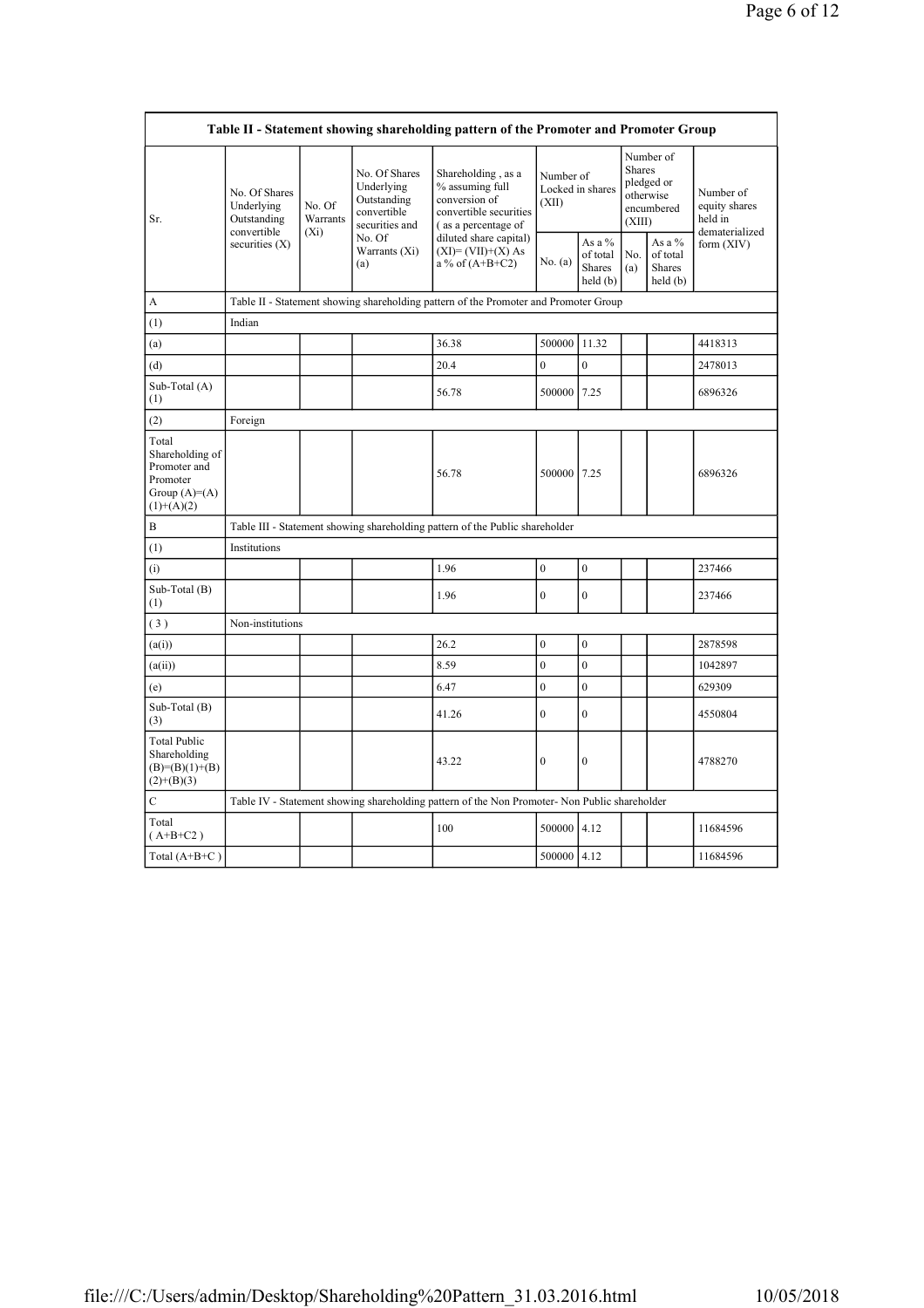| Individuals/Hindu undivided Family                                                                                                                                                           |                                                               |                                                    |                                |                                  |                                      |                          |  |  |  |  |
|----------------------------------------------------------------------------------------------------------------------------------------------------------------------------------------------|---------------------------------------------------------------|----------------------------------------------------|--------------------------------|----------------------------------|--------------------------------------|--------------------------|--|--|--|--|
| Searial No.                                                                                                                                                                                  | $\mathbf{1}$                                                  | $\overline{c}$                                     | 3                              | $\overline{4}$                   | 5                                    |                          |  |  |  |  |
| Name of the<br>Shareholders (I)                                                                                                                                                              | <b>MAYANK</b><br>RAMESH<br><b>TANDON</b>                      | <b>ASHOK</b><br><b>VISHANDAS</b><br><b>MOTIANI</b> | NANITA ASHOK<br><b>MOTIANI</b> | <b>PRIYANKA</b><br><b>TANDON</b> | <b>DIPTI ASHOK</b><br><b>MOTIANI</b> | Click here<br>to go back |  |  |  |  |
| PAN (II)                                                                                                                                                                                     | AARPT3422C                                                    | ABCPM8237G                                         | ACDPM5531B                     | ADKPM4788Q                       | ANWPM2418B                           | Total                    |  |  |  |  |
| No. of fully paid<br>up equity shares<br>held (IV)                                                                                                                                           | 478500                                                        | 1585773                                            | 915246                         | 639082                           | 799712                               | 4418313                  |  |  |  |  |
| No. Of Partly paid-<br>up equity shares<br>held (V)                                                                                                                                          |                                                               |                                                    |                                |                                  |                                      |                          |  |  |  |  |
| No. Of shares<br>underlying<br>Depository<br>Receipts (VI)                                                                                                                                   |                                                               |                                                    |                                |                                  |                                      |                          |  |  |  |  |
| Total nos. shares<br>held $(VII) = (IV) +$<br>$(V)$ + $(VI)$                                                                                                                                 | 478500                                                        | 1585773                                            | 915246                         | 639082                           | 799712                               | 4418313                  |  |  |  |  |
| Shareholding as a<br>% of total no. of<br>shares (calculated<br>as per SCRR,<br>1957) (VIII) As a<br>% of $(A+B+C2)$                                                                         | 3.94                                                          | 13.06                                              | 7.54                           | 5.26                             | 6.58                                 | 36.38                    |  |  |  |  |
|                                                                                                                                                                                              | Number of Voting Rights held in each class of securities (IX) |                                                    |                                |                                  |                                      |                          |  |  |  |  |
| Class eg:X                                                                                                                                                                                   | 478500                                                        | 1585773                                            | 915246                         | 639082                           | 799712                               | 4418313                  |  |  |  |  |
| Class eg:y                                                                                                                                                                                   |                                                               |                                                    |                                |                                  |                                      |                          |  |  |  |  |
| Total                                                                                                                                                                                        | 478500                                                        | 1585773                                            | 915246                         | 639082                           | 799712                               | 4418313                  |  |  |  |  |
| Total as a % of<br><b>Total Voting rights</b>                                                                                                                                                | 3.94                                                          | 13.06                                              | 7.54                           | 5.26                             | 6.58                                 | 36.38                    |  |  |  |  |
| No. Of Shares<br>Underlying<br>Outstanding<br>convertible<br>securities $(X)$                                                                                                                |                                                               |                                                    |                                |                                  |                                      |                          |  |  |  |  |
| No. Of Warrants<br>$(X_i)$                                                                                                                                                                   |                                                               |                                                    |                                |                                  |                                      |                          |  |  |  |  |
| No. Of Shares<br>Underlying<br>Outstanding<br>convertible<br>securities and No.<br>Of Warrants (Xi)<br>(a)                                                                                   |                                                               |                                                    |                                |                                  |                                      |                          |  |  |  |  |
| Shareholding, as a<br>% assuming full<br>conversion of<br>convertible<br>securities (as a<br>percentage of<br>diluted share<br>capital) $(XI) = (VII)$<br>$+(Xi)(a)$ As a % of<br>$(A+B+C2)$ | 3.94                                                          | 13.06                                              | 7.54                           | 5.26                             | 6.58                                 | 36.38                    |  |  |  |  |
| Number of Locked in shares (XII)                                                                                                                                                             |                                                               |                                                    |                                |                                  |                                      |                          |  |  |  |  |
| No. (a)                                                                                                                                                                                      | $\boldsymbol{0}$                                              | 300000                                             | 100000                         | $\boldsymbol{0}$                 | 100000                               | 500000                   |  |  |  |  |
| As a % of total<br>Shares held (b)                                                                                                                                                           | $\mathbf{0}$                                                  | 18.92                                              | 10.93                          | $\bf{0}$                         | 12.5                                 | 11.32                    |  |  |  |  |
|                                                                                                                                                                                              | Number of Shares pledged or otherwise encumbered (XIII)       |                                                    |                                |                                  |                                      |                          |  |  |  |  |
| No. (a)                                                                                                                                                                                      |                                                               |                                                    |                                |                                  |                                      |                          |  |  |  |  |
| As a % of total<br>Shares held (b)                                                                                                                                                           |                                                               |                                                    |                                |                                  |                                      |                          |  |  |  |  |
| Number of equity<br>shares held in<br>dematerialized<br>form (XIV)                                                                                                                           | 478500                                                        | 1585773                                            | 915246                         | 639082                           | 799712                               | 4418313                  |  |  |  |  |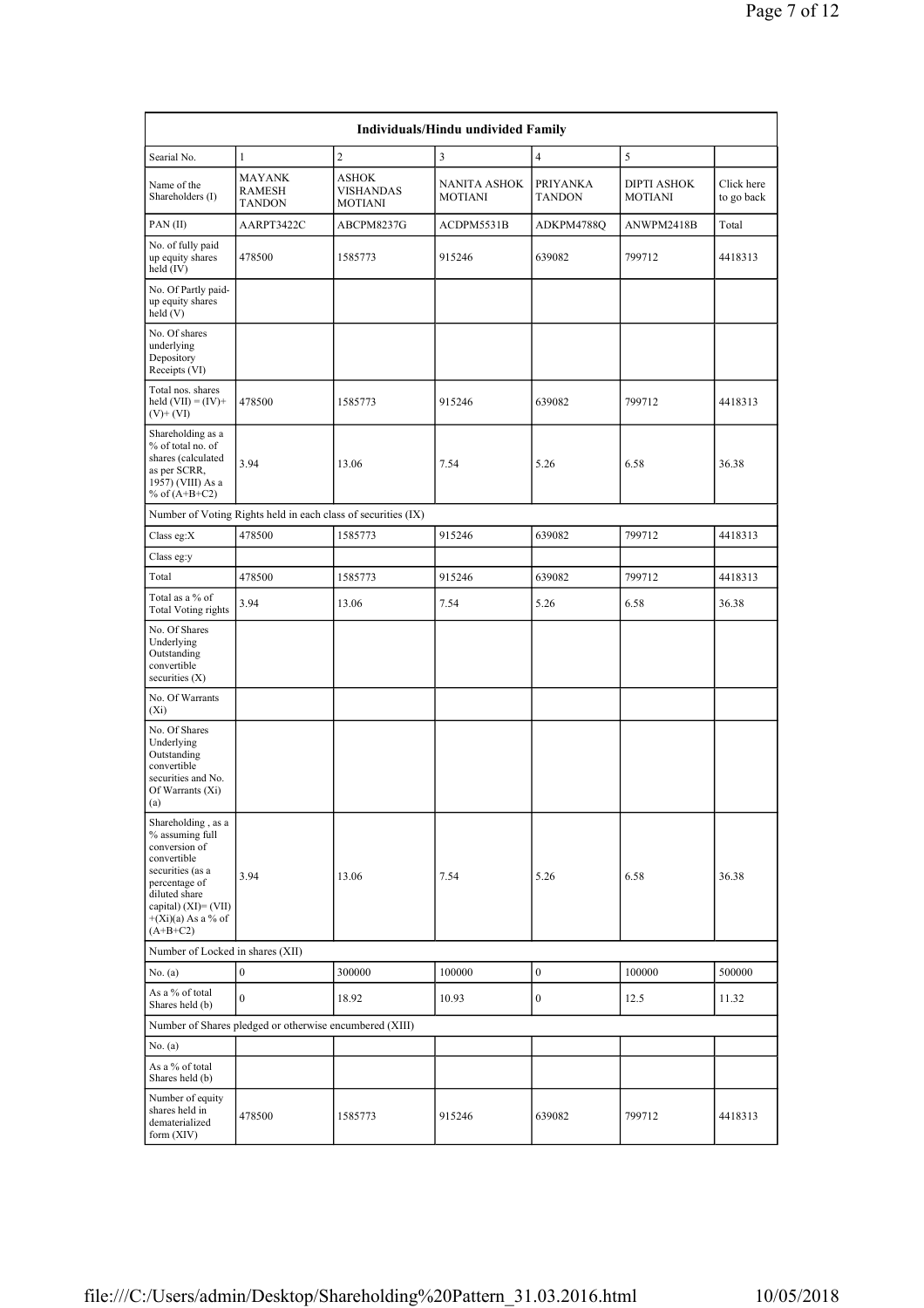| Any Other (specify)                                                                                                                                                                      |                                                               |                       |  |  |  |  |  |
|------------------------------------------------------------------------------------------------------------------------------------------------------------------------------------------|---------------------------------------------------------------|-----------------------|--|--|--|--|--|
| Searial No.                                                                                                                                                                              | $\mathbf{1}$                                                  |                       |  |  |  |  |  |
| Category                                                                                                                                                                                 | Other                                                         | Click here to go back |  |  |  |  |  |
| Name of the<br>Shareholders (I)                                                                                                                                                          | FRESHCAP INVESTMENTS PRIVATE LIMITED                          |                       |  |  |  |  |  |
| PAN(II)                                                                                                                                                                                  | AAACC6319B                                                    | Total                 |  |  |  |  |  |
| No. of the<br>Shareholders (I)                                                                                                                                                           | $\mathbf{1}$                                                  | $\,1$                 |  |  |  |  |  |
| No. of fully paid<br>up equity shares<br>held (IV)                                                                                                                                       | 2478013                                                       | 2478013               |  |  |  |  |  |
| No. Of Partly paid-<br>up equity shares<br>held(V)                                                                                                                                       |                                                               |                       |  |  |  |  |  |
| No. Of shares<br>underlying<br>Depository<br>Receipts (VI)                                                                                                                               |                                                               |                       |  |  |  |  |  |
| Total nos. shares<br>held $(VII) = (IV) +$<br>$(V)$ + $(VI)$                                                                                                                             | 2478013                                                       | 2478013               |  |  |  |  |  |
| Shareholding as a<br>% of total no. of<br>shares (calculated<br>as per SCRR,<br>1957) (VIII) As a<br>% of $(A+B+C2)$                                                                     | 20.4                                                          | 20.4                  |  |  |  |  |  |
|                                                                                                                                                                                          | Number of Voting Rights held in each class of securities (IX) |                       |  |  |  |  |  |
| Class eg: X                                                                                                                                                                              | 2478013                                                       | 2478013               |  |  |  |  |  |
| Class eg:y                                                                                                                                                                               |                                                               |                       |  |  |  |  |  |
| Total                                                                                                                                                                                    | 2478013                                                       | 2478013               |  |  |  |  |  |
| Total as a % of<br><b>Total Voting rights</b>                                                                                                                                            | 20.4                                                          | 20.4                  |  |  |  |  |  |
| No. Of Shares<br>Underlying<br>Outstanding<br>convertible<br>securities $(X)$                                                                                                            |                                                               |                       |  |  |  |  |  |
| No. Of Warrants<br>$(X_i)$                                                                                                                                                               |                                                               |                       |  |  |  |  |  |
| No. Of Shares<br>Underlying<br>Outstanding<br>convertible<br>securities and No.<br>Of Warrants (Xi)<br>(a)                                                                               |                                                               |                       |  |  |  |  |  |
| Shareholding, as a<br>% assuming full<br>conversion of<br>convertible<br>securities (as a<br>percentage of<br>diluted share<br>capital) $(XI) = (VII)$<br>$+(X)$ As a % of<br>$(A+B+C2)$ | 20.4                                                          | 20.4                  |  |  |  |  |  |
| Number of Locked in shares (XII)                                                                                                                                                         |                                                               |                       |  |  |  |  |  |
| No. (a)                                                                                                                                                                                  | $\boldsymbol{0}$                                              | $\bf{0}$              |  |  |  |  |  |
| As a % of total<br>Shares held (b)                                                                                                                                                       | $\mathbf{0}$                                                  | $\boldsymbol{0}$      |  |  |  |  |  |
|                                                                                                                                                                                          | Number of Shares pledged or otherwise encumbered (XIII)       |                       |  |  |  |  |  |
| No. (a)                                                                                                                                                                                  |                                                               |                       |  |  |  |  |  |
| As a % of total<br>Shares held (b)                                                                                                                                                       |                                                               |                       |  |  |  |  |  |
| Number of equity<br>shares held in<br>dematerialized<br>form (XIV)                                                                                                                       | 2478013                                                       | 2478013               |  |  |  |  |  |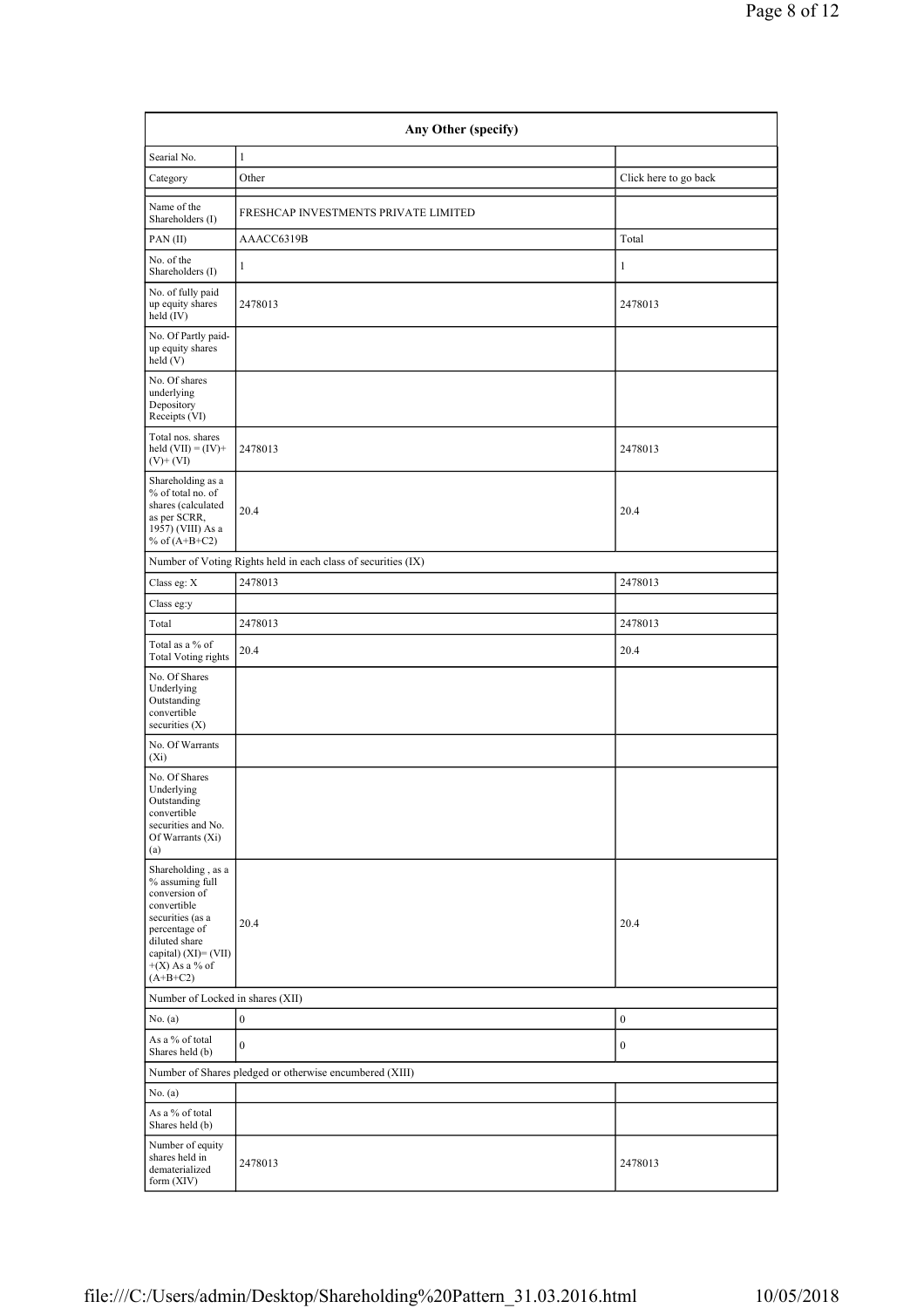| Any Other (specify)                                                                                                                                                                      |                                                               |                       |  |  |  |  |  |
|------------------------------------------------------------------------------------------------------------------------------------------------------------------------------------------|---------------------------------------------------------------|-----------------------|--|--|--|--|--|
| Searial No.                                                                                                                                                                              | $\mathbf{1}$                                                  |                       |  |  |  |  |  |
| Category                                                                                                                                                                                 | Other                                                         |                       |  |  |  |  |  |
| Category / More<br>than 1 percentage                                                                                                                                                     | More than 1 percentage of shareholding                        | Click here to go back |  |  |  |  |  |
| Name of the<br>Shareholders (I)                                                                                                                                                          | PASSAGE TO INDIA MASTER FUND LIMITED - FII                    |                       |  |  |  |  |  |
| PAN(II)                                                                                                                                                                                  | AAECP2986K                                                    | Total                 |  |  |  |  |  |
| No. of the<br>Shareholders (I)                                                                                                                                                           |                                                               |                       |  |  |  |  |  |
| No. of fully paid<br>up equity shares<br>held (IV)                                                                                                                                       | 237466                                                        | 237466                |  |  |  |  |  |
| No. Of Partly paid-<br>up equity shares<br>held (V)                                                                                                                                      |                                                               |                       |  |  |  |  |  |
| No. Of shares<br>underlying<br>Depository<br>Receipts (VI)                                                                                                                               |                                                               |                       |  |  |  |  |  |
| Total nos. shares<br>held $(VII) = (IV) +$<br>$(V)$ + $(VI)$                                                                                                                             | 237466                                                        | 237466                |  |  |  |  |  |
| Shareholding as a<br>% of total no. of<br>shares (calculated<br>as per SCRR,<br>1957) (VIII) As a<br>% of $(A+B+C2)$                                                                     | 1.96                                                          | 1.96                  |  |  |  |  |  |
|                                                                                                                                                                                          | Number of Voting Rights held in each class of securities (IX) |                       |  |  |  |  |  |
| Class eg: X                                                                                                                                                                              | 237466                                                        | 237466                |  |  |  |  |  |
| Class eg:y                                                                                                                                                                               |                                                               |                       |  |  |  |  |  |
| Total                                                                                                                                                                                    | 237466                                                        | 237466                |  |  |  |  |  |
| Total as a % of<br><b>Total Voting rights</b>                                                                                                                                            | 1.96                                                          | 1.96                  |  |  |  |  |  |
| No. Of Shares<br>Underlying<br>Outstanding<br>convertible<br>securities $(X)$                                                                                                            |                                                               |                       |  |  |  |  |  |
| No. Of Warrants<br>$(X_i)$                                                                                                                                                               |                                                               |                       |  |  |  |  |  |
| No. Of Shares<br>Underlying<br>Outstanding<br>convertible<br>securities and<br>Warrants (X)                                                                                              |                                                               |                       |  |  |  |  |  |
| Shareholding, as a<br>% assuming full<br>conversion of<br>convertible<br>securities (as a<br>percentage of<br>diluted share<br>capital) $(XI) = (VII)$<br>$+(X)$ As a % of<br>$(A+B+C2)$ | 1.96                                                          | 1.96                  |  |  |  |  |  |
| Number of Locked in shares (XII)                                                                                                                                                         |                                                               |                       |  |  |  |  |  |
| No. $(a)$                                                                                                                                                                                | $\boldsymbol{0}$                                              | $\boldsymbol{0}$      |  |  |  |  |  |
| As a % of total<br>Shares held (b)                                                                                                                                                       | $\boldsymbol{0}$                                              | $\boldsymbol{0}$      |  |  |  |  |  |
| Number of equity<br>shares held in<br>dematerialized<br>form (XIV)                                                                                                                       | 237466                                                        | 237466                |  |  |  |  |  |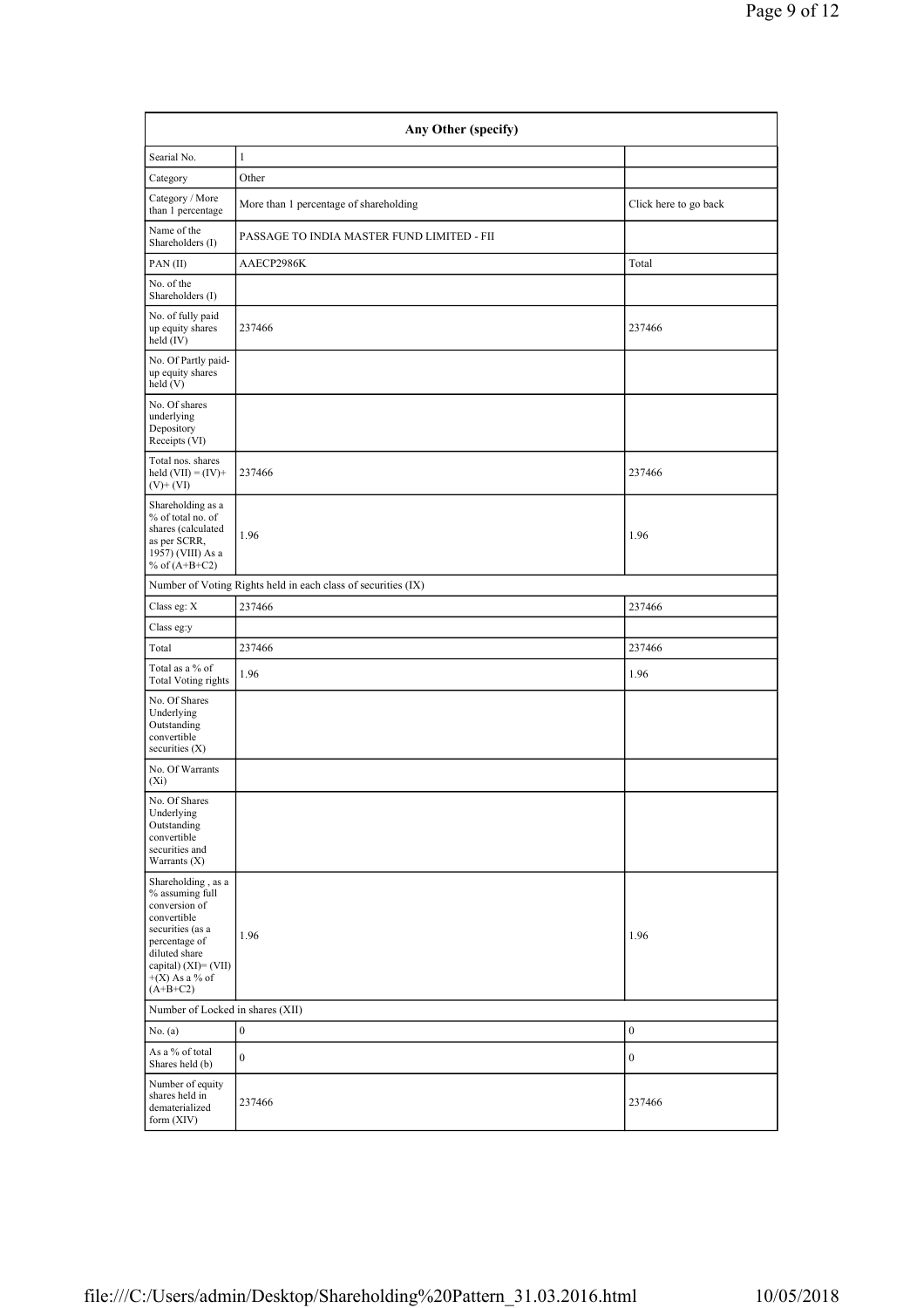| Individuals - ii. Individual shareholders holding nominal share capital in excess of Rs. 2 lakhs.                                                                                           |                                                               |                  |                         |                       |  |  |  |  |  |  |
|---------------------------------------------------------------------------------------------------------------------------------------------------------------------------------------------|---------------------------------------------------------------|------------------|-------------------------|-----------------------|--|--|--|--|--|--|
| Searial No.                                                                                                                                                                                 | $\mathbf{1}$                                                  | $\overline{c}$   | $\overline{\mathbf{3}}$ |                       |  |  |  |  |  |  |
| Name of the<br>Shareholders (I)                                                                                                                                                             | <b>GIRISH GULATI (HUF)</b>                                    | AVINASH P WADHWA | SHITAL NAVIN AGARWAL    | Click here to go back |  |  |  |  |  |  |
| PAN(II)                                                                                                                                                                                     | AAFHG1700A                                                    | AAIPW9608A       | ABHPA2123J              | Total                 |  |  |  |  |  |  |
| No. of fully paid<br>up equity shares<br>held (IV)                                                                                                                                          | 265230                                                        | 126437           | 125630                  | 517297                |  |  |  |  |  |  |
| No. Of Partly paid-<br>up equity shares<br>held(V)                                                                                                                                          |                                                               |                  |                         |                       |  |  |  |  |  |  |
| No. Of shares<br>underlying<br>Depository<br>Receipts (VI)                                                                                                                                  |                                                               |                  |                         |                       |  |  |  |  |  |  |
| Total nos. shares<br>held $(VII) = (IV) +$<br>$(V)$ + $(VI)$                                                                                                                                | 265230                                                        | 126437           | 125630                  | 517297                |  |  |  |  |  |  |
| Shareholding as a<br>% of total no. of<br>shares (calculated<br>as per SCRR,<br>1957) (VIII) As a<br>% of $(A+B+C2)$                                                                        | 2.18                                                          | 1.04             | 1.03                    | 4.26                  |  |  |  |  |  |  |
|                                                                                                                                                                                             | Number of Voting Rights held in each class of securities (IX) |                  |                         |                       |  |  |  |  |  |  |
| Class eg: X                                                                                                                                                                                 | 265230                                                        | 126437           | 125630                  | 517297                |  |  |  |  |  |  |
| Class eg:y                                                                                                                                                                                  |                                                               |                  |                         |                       |  |  |  |  |  |  |
| Total                                                                                                                                                                                       | 265230                                                        | 126437           | 125630                  | 517297                |  |  |  |  |  |  |
| Total as a % of<br>Total Voting rights                                                                                                                                                      | 2.18                                                          | 1.04             | 1.03                    | 4.26                  |  |  |  |  |  |  |
| No. Of Shares<br>Underlying<br>Outstanding<br>convertible<br>securities $(X)$                                                                                                               |                                                               |                  |                         |                       |  |  |  |  |  |  |
| No. Of Warrants<br>$(X_i)$                                                                                                                                                                  |                                                               |                  |                         |                       |  |  |  |  |  |  |
| No. Of Shares<br>Underlying<br>Outstanding<br>convertible<br>securities and No.<br>Of Warrants (Xi)<br>(a)                                                                                  |                                                               |                  |                         |                       |  |  |  |  |  |  |
| Shareholding, as a<br>$\%$ assuming full<br>conversion of<br>convertible<br>securities (as a<br>percentage of<br>diluted share<br>capital) $(XI) = (VII)$<br>$+(X)$ As a % of<br>$(A+B+C2)$ | 2.18                                                          | 1.04             | 1.03                    | 4.26                  |  |  |  |  |  |  |
| Number of Locked in shares (XII)                                                                                                                                                            |                                                               |                  |                         |                       |  |  |  |  |  |  |
| No. (a)                                                                                                                                                                                     | $\boldsymbol{0}$                                              | $\boldsymbol{0}$ | $\boldsymbol{0}$        | $\boldsymbol{0}$      |  |  |  |  |  |  |
| As a % of total<br>Shares held (b)                                                                                                                                                          | $\mathbf{0}$                                                  | $\boldsymbol{0}$ | $\boldsymbol{0}$        | 0                     |  |  |  |  |  |  |
| Number of equity<br>shares held in<br>dematerialized<br>form $(XIV)$                                                                                                                        | 265230                                                        | 126437           | 125630                  | 517297                |  |  |  |  |  |  |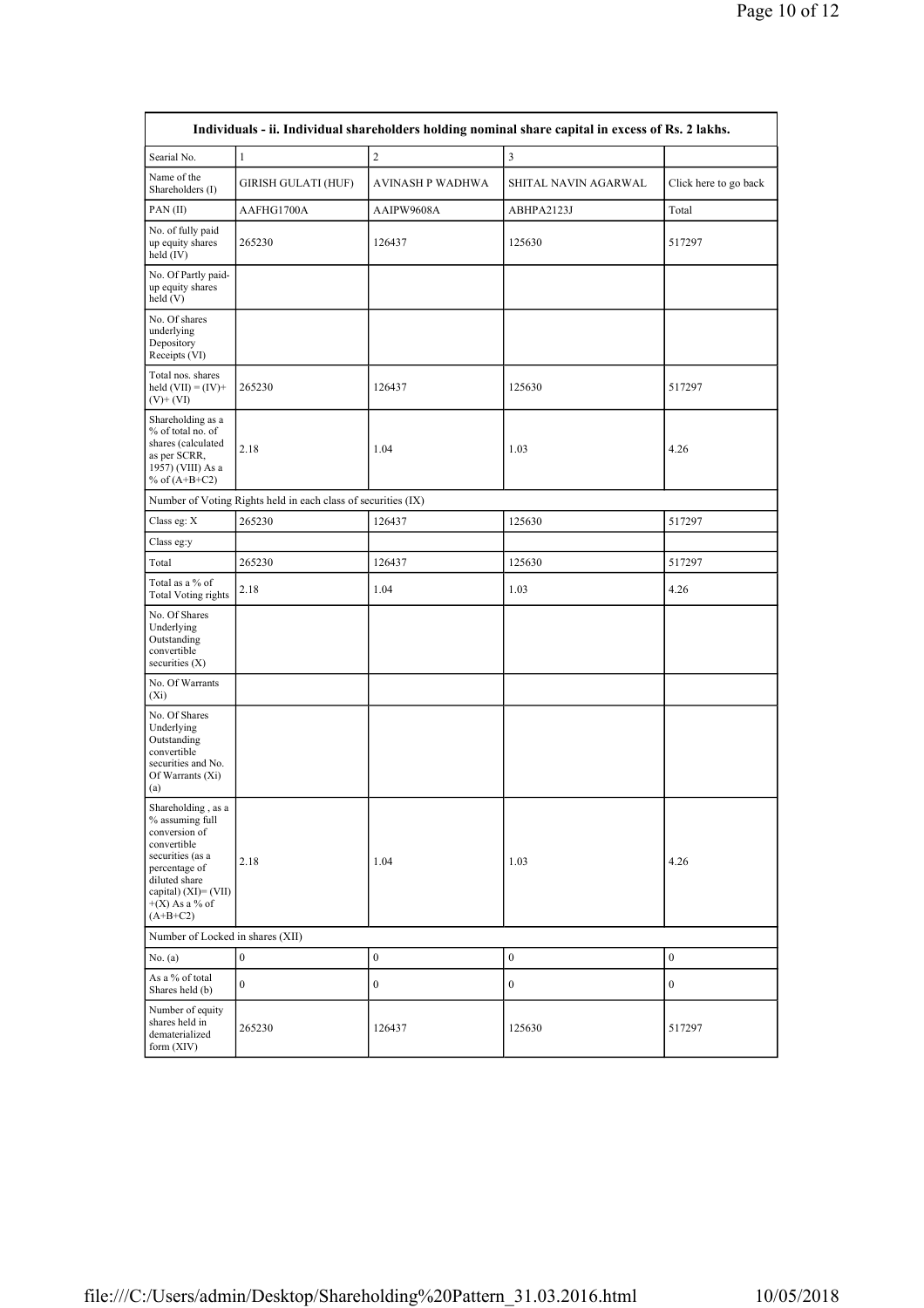| Any Other (specify)                                                                                                                                                                      |                                                               |                         |                            |                       |  |  |  |  |  |
|------------------------------------------------------------------------------------------------------------------------------------------------------------------------------------------|---------------------------------------------------------------|-------------------------|----------------------------|-----------------------|--|--|--|--|--|
| Searial No.                                                                                                                                                                              | $\mathbf{1}$                                                  | $\overline{c}$          | 3                          |                       |  |  |  |  |  |
| Category                                                                                                                                                                                 | <b>Bodies Corporate</b>                                       | <b>Clearing Members</b> | Foreign Individuals or NRI |                       |  |  |  |  |  |
| Category / More<br>than 1 percentage                                                                                                                                                     | Category                                                      | Category                | Category                   |                       |  |  |  |  |  |
| Name of the<br>Shareholders (I)                                                                                                                                                          |                                                               |                         |                            | Click here to go back |  |  |  |  |  |
| PAN(II)                                                                                                                                                                                  |                                                               |                         |                            | Total                 |  |  |  |  |  |
| No. of the<br>Shareholders (I)                                                                                                                                                           | 131                                                           | 33                      | 136                        | 300                   |  |  |  |  |  |
| No. of fully paid<br>up equity shares<br>held $(IV)$                                                                                                                                     | 297205                                                        | 19057                   | 469747                     | 786009                |  |  |  |  |  |
| No. Of Partly paid-<br>up equity shares<br>held(V)                                                                                                                                       |                                                               |                         |                            |                       |  |  |  |  |  |
| No. Of shares<br>underlying<br>Depository<br>Receipts (VI)                                                                                                                               |                                                               |                         |                            |                       |  |  |  |  |  |
| Total nos. shares<br>held $(VII) = (IV) +$<br>$(V)$ + $(VI)$                                                                                                                             | 297205                                                        | 19057                   | 469747                     | 786009                |  |  |  |  |  |
| Shareholding as a<br>% of total no. of<br>shares (calculated<br>as per SCRR,<br>1957) (VIII) As a<br>% of $(A+B+C2)$                                                                     | 2.45                                                          | 0.16                    | 3.87                       | 6.47                  |  |  |  |  |  |
|                                                                                                                                                                                          | Number of Voting Rights held in each class of securities (IX) |                         |                            |                       |  |  |  |  |  |
| Class eg: X                                                                                                                                                                              | 297205                                                        | 19057                   | 469747                     | 786009                |  |  |  |  |  |
| Class eg:y                                                                                                                                                                               |                                                               |                         |                            |                       |  |  |  |  |  |
| Total                                                                                                                                                                                    | 297205                                                        | 19057                   | 469747                     | 786009                |  |  |  |  |  |
| Total as a % of<br><b>Total Voting rights</b>                                                                                                                                            | 2.45                                                          | 0.16                    | 3.87                       | 6.47                  |  |  |  |  |  |
| No. Of Shares<br>Underlying<br>Outstanding<br>convertible<br>securities $(X)$                                                                                                            |                                                               |                         |                            |                       |  |  |  |  |  |
| No. Of Warrants<br>$(X_i)$                                                                                                                                                               |                                                               |                         |                            |                       |  |  |  |  |  |
| No. Of Shares<br>Underlying<br>Outstanding<br>convertible<br>securities and No.<br>Of Warrants (Xi)<br>(a)                                                                               |                                                               |                         |                            |                       |  |  |  |  |  |
| Shareholding, as a<br>% assuming full<br>conversion of<br>convertible<br>securities (as a<br>percentage of<br>diluted share<br>capital) $(XI) = (VII)$<br>$+(X)$ As a % of<br>$(A+B+C2)$ | 2.45                                                          | 0.16                    | 3.87                       | 6.47                  |  |  |  |  |  |
| Number of Locked in shares (XII)                                                                                                                                                         |                                                               |                         |                            |                       |  |  |  |  |  |
| No. (a)                                                                                                                                                                                  | $\boldsymbol{0}$                                              | $\boldsymbol{0}$        | $\boldsymbol{0}$           | $\boldsymbol{0}$      |  |  |  |  |  |
| As a % of total<br>Shares held (b)                                                                                                                                                       | $\mathbf{0}$                                                  | $\boldsymbol{0}$        | $\bf{0}$                   | $\boldsymbol{0}$      |  |  |  |  |  |
| Number of equity<br>shares held in<br>dematerialized<br>form (XIV)                                                                                                                       | 189705                                                        | 19057                   | 420547                     | 629309                |  |  |  |  |  |